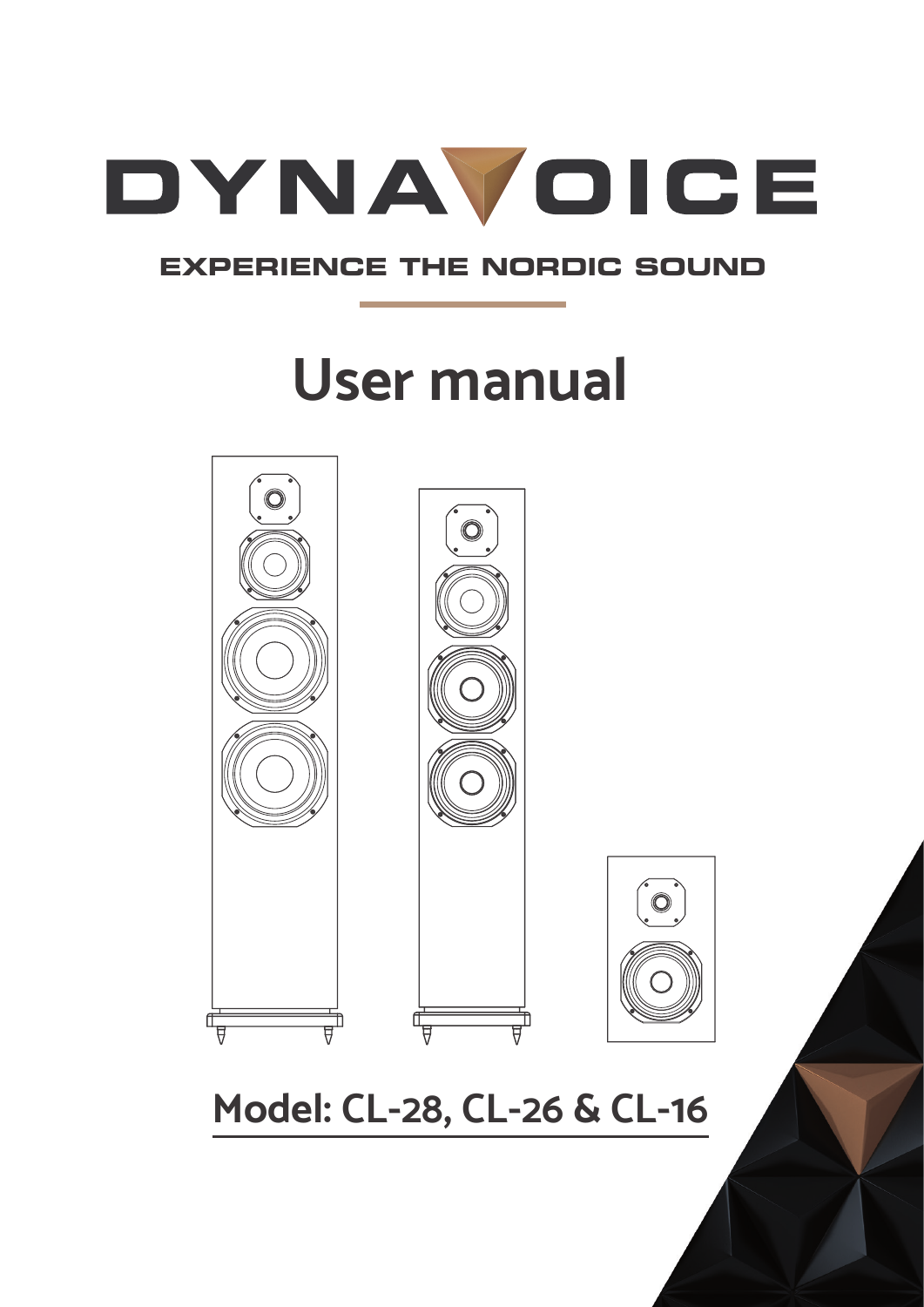

### **Experience the Nordic Sound**

In the middle of Sweden right next to lake Hjälmaren lies Örebro. It is known for its live music scene, rich nature and beautiful city centre with the majestic castle towering the many restaurants and the buzzing night life. This is where we design and engineer Dynavoice.

The Dynavoice logo is a seal of quality. It guarantees that what you now have in your possession comes from a passion for music and sound with you, the listener, in focus.

Through our different products you will discover 'the Nordic Sound', a warm and powerful, yet detailed and natural sound that over the years has become synonymous with Dynavoice.

We want you to discover new details in your favourite songs, and experience new dimensions when you re-watch your favourite movies with a Dynavoice multichannel sound system. We love what we do, and we want you to hear and feel our passion and dedication through our speakers.

Thank you for choosing Dynavoice, and enjoy listening to the Nordic Sound.

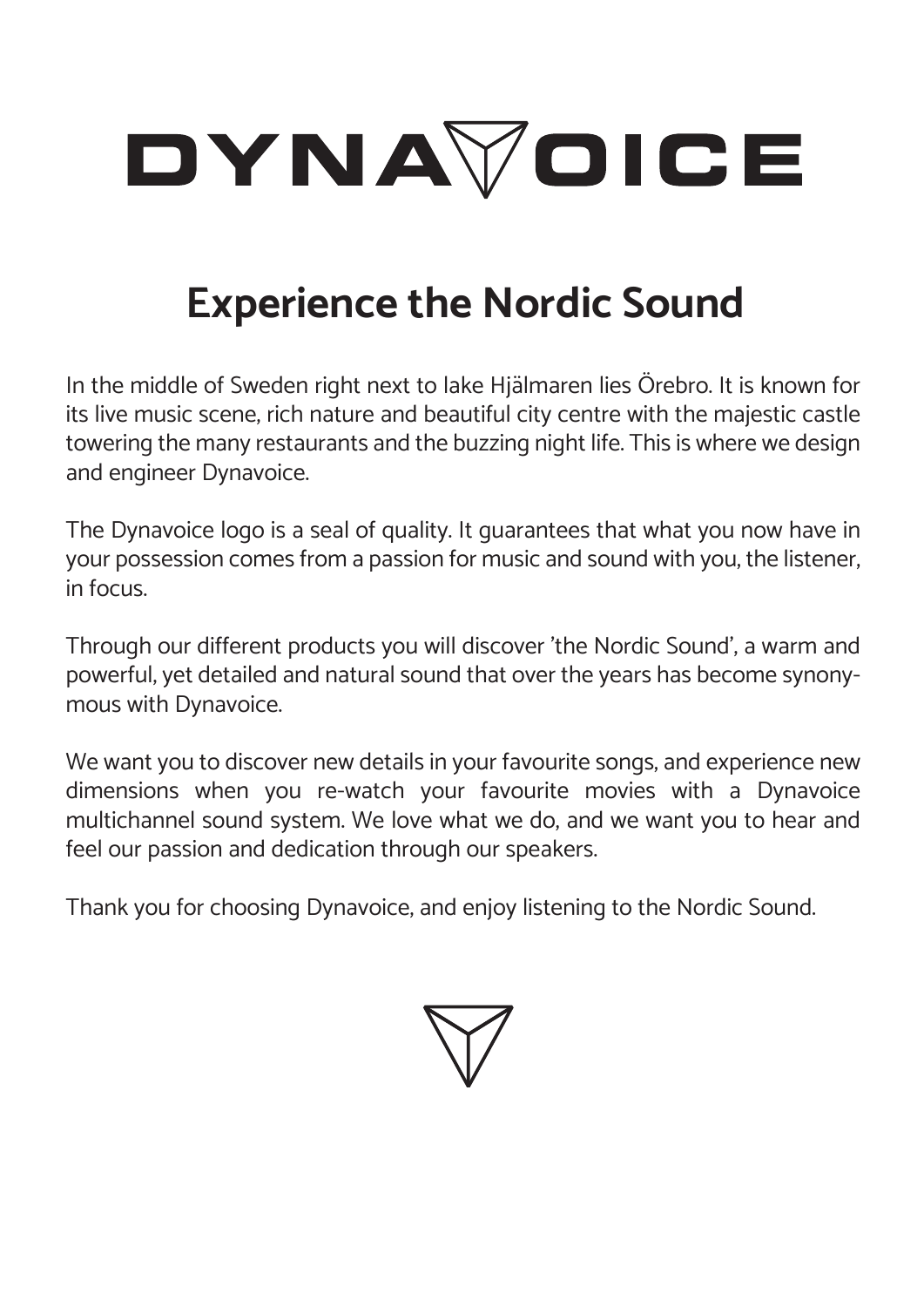### **Table of content**

| $\begin{minipage}[c]{0.9\linewidth} \textbf{Connecting your speakers.}\footnote{ \begin{minipage}[c]{0.9\linewidth} \textbf{5} & \textbf{6} \\ \textbf{5} & \textbf{7} \\ \textbf{8} & \textbf{9} \\ \textbf{1} & \textbf{1} \\ \textbf{2} & \textbf{1} \\ \textbf{2} & \textbf{2} \\ \textbf{3} & \textbf{2} \\ \textbf{4} & \textbf{2} \\ \textbf{5} & \textbf{3} \\ \textbf{5} & \textbf{1} \\ \textbf{2} & \textbf{2} \\ \end{minipage} } \begin{minipage}[c]{0.9\linewidth}$ |  |  |
|-----------------------------------------------------------------------------------------------------------------------------------------------------------------------------------------------------------------------------------------------------------------------------------------------------------------------------------------------------------------------------------------------------------------------------------------------------------------------------------|--|--|
|                                                                                                                                                                                                                                                                                                                                                                                                                                                                                   |  |  |
|                                                                                                                                                                                                                                                                                                                                                                                                                                                                                   |  |  |
|                                                                                                                                                                                                                                                                                                                                                                                                                                                                                   |  |  |
|                                                                                                                                                                                                                                                                                                                                                                                                                                                                                   |  |  |
|                                                                                                                                                                                                                                                                                                                                                                                                                                                                                   |  |  |
|                                                                                                                                                                                                                                                                                                                                                                                                                                                                                   |  |  |
|                                                                                                                                                                                                                                                                                                                                                                                                                                                                                   |  |  |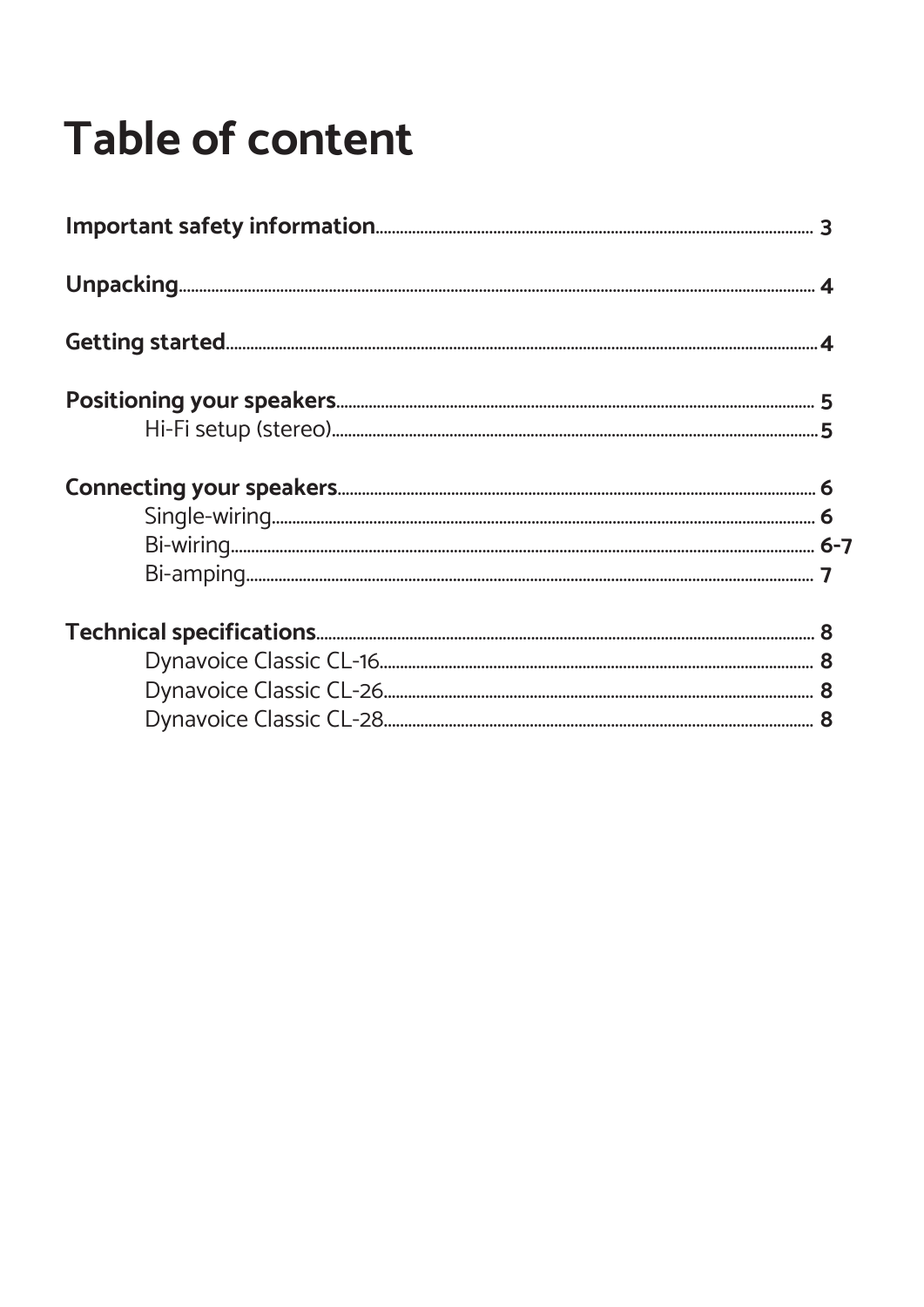### **Important safety information**

**Please read this information thoroughly in its entirety, heed all warnings, follow all instructions and keep this manual for further use.** 



This symbol indicates that there are important operating and maintenance instructions in the manual that is included with the product.



When a cart is used for transportation, use caution when moving the cart to avoid injury from tip-over.

This product shall not be used near water or in any moist environments. Do not block any openings or ventilations. Clean only with a dry cloth.

Do not install near any heat sources such as radiators, stoves, or other apparatus (including amplifiers) that produces heat.

Protect the power cord from being walked on or pinched, particularly at plugs, convenience receptacles, and the point where they exit from the apparatus. Be extra careful when using acoustic feet and spikes.

All Dynavoice products are designed and manufactured to meet the highest quality standard. Refer all servicing to qualified service personnel. Servicing is required when the product has been damaged in any way, such as power supply cord or plug is damaged, liquid has been spilled or objects have fallen into the apparatus, the apparatus has been exposed to rain or moisture, does not operate normally, or has been dropped.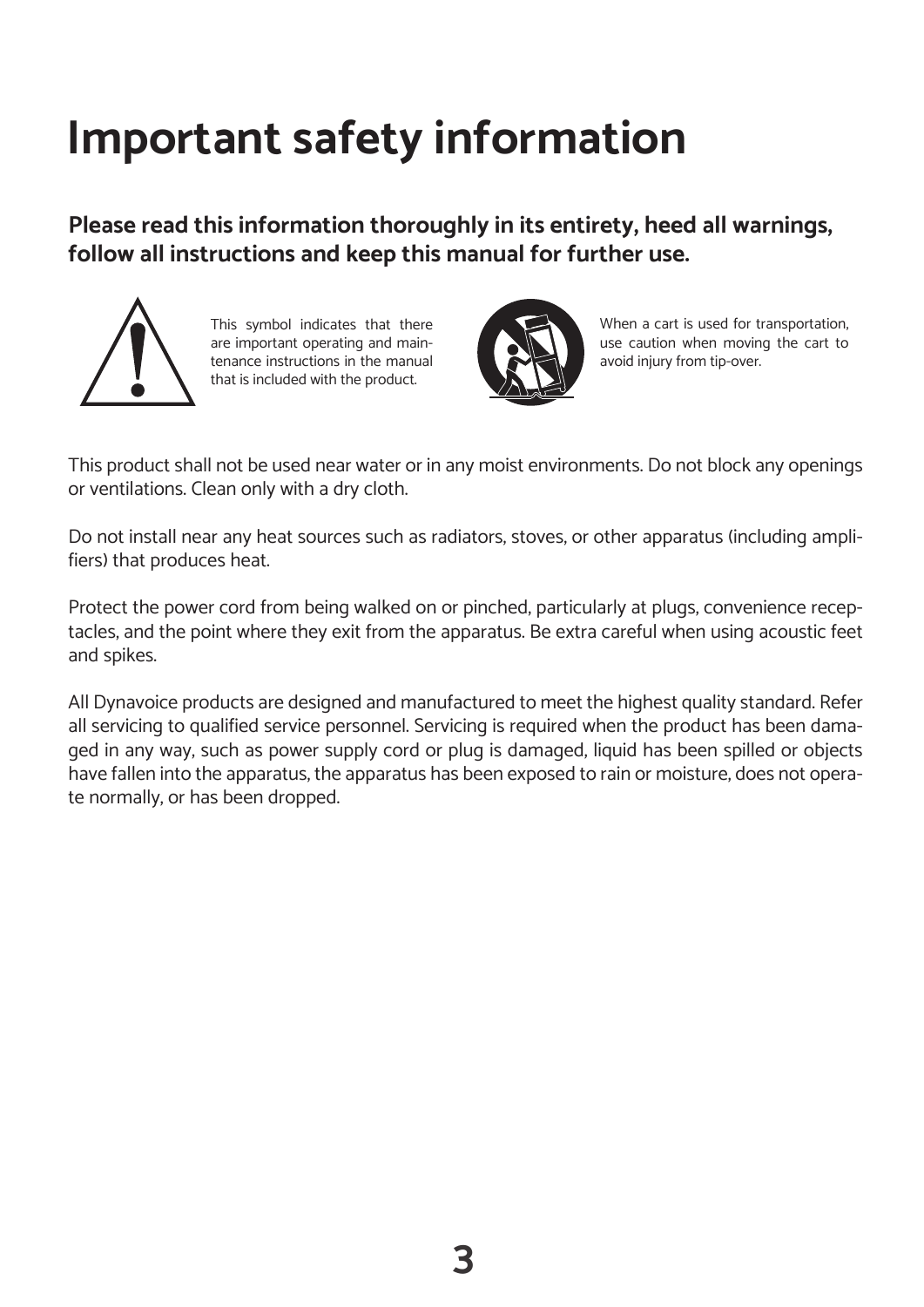# **Unpacking**

When you unpack your new Dynavoice speaker, please do it with care. In case the product involves heavy lifting or if it is too big for one person to handle – make sure to have assistance, we do not want you to break the product or yourself.

When life happens and you move to a new home, you will want to take your Dynavoice products with you. The easiest way to do this is in the original packaging so if possible - keep the box and the packing material.

The box contains:





Acoustic feet (Bookshelf models)



Acoustic spikes Manual Cloth grill (Floor standing models)



(Retro Gray & Black)

### **Getting started**

We have designed the bottom plate to let you apply your choice of damping feet. Use the included M8 spikes (floor standing models only, the bookshelf models have rubber damping feet included) or give the speaker a floating look by using soft damping feet that fit perfectly in to the counterbore holes. Any type of feet improves the sound and prevents it to spread through the floor so that you can stay friends with your neighbours, and get a more fulfilling audio experience



Your speaker has been tested at our factory before being sealed up inside the packaging, we do however recommend you to go easy in the beginning. The initial break-in period, to soften up the speakers, is between 20-30 hours, and even though loud music is fun - be nice to your new Dynavoice product and treat it with care.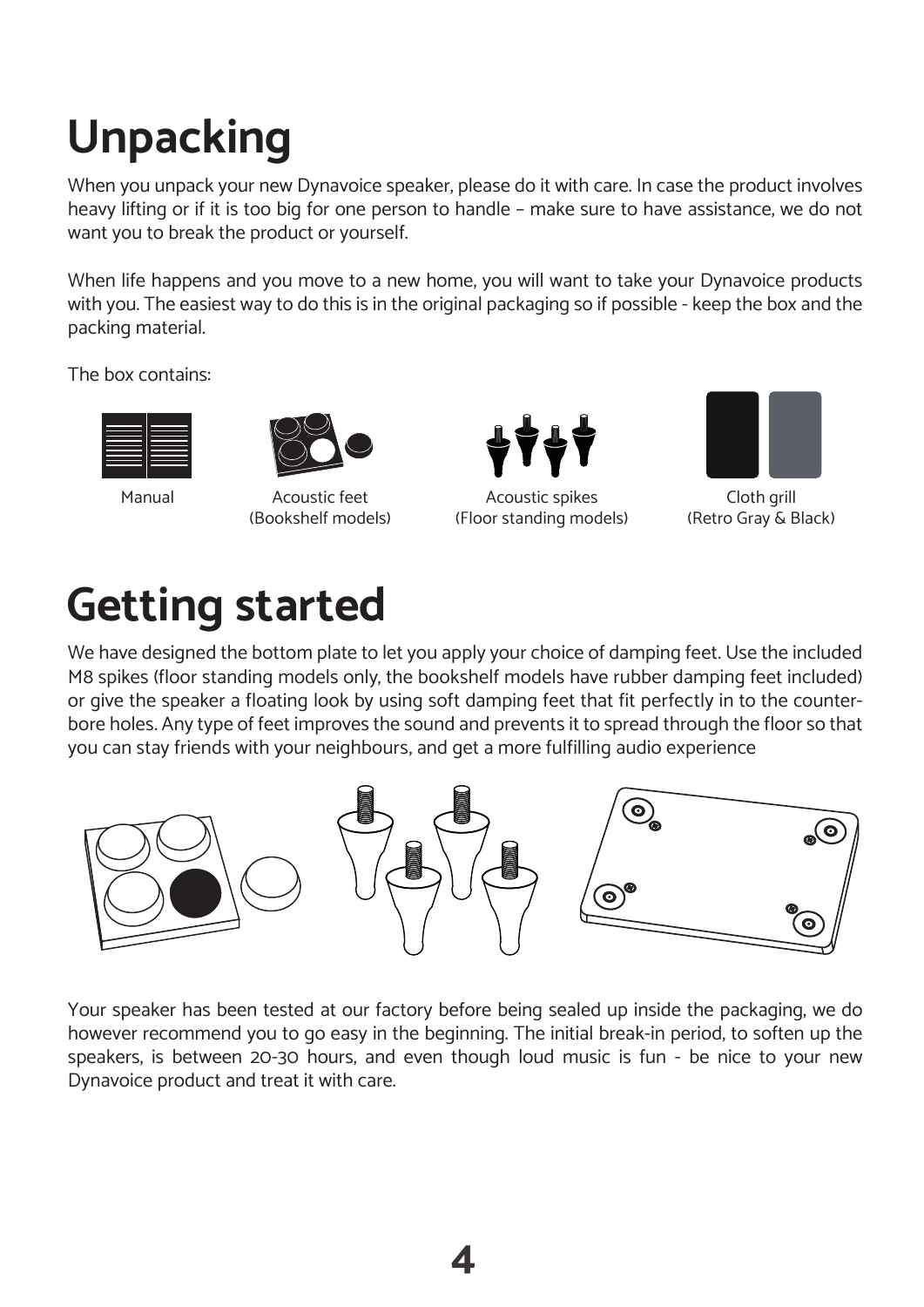# **Positioning your speakers**

Depending on the type of room, what your listening preferences are and what setup you have, the final positioning of your speakers may vary. Most likely you will have to try out a few different positions before you find the perfect sweet spot. This means that we cannot guarantee that the example that follows will be suitable for you, instead consider these to be standard recommendations and starting points.

The best audio experience is usually at a listening position in the middle, between the speakers and at least at the same distance from the front speakers as it is between them. You also need to consider the angling of the speakers as displayed in the examples below.

All Dynavoice Classic models are equipped with a bass port on the back of the speaker. Make sure to leave at least 10-30cm of space behind the speakers so that the air flow is uninterrupted.

### **Hi-Fi setup (stereo)**

**Front speakers** - Place your front speakers 2-4 meters apart, about 0,5-1 meter away from the rear and side wall, try to make sure that both speakers have the same distances from surrounding walls. The tweeters should be at the same height as your ears (0-15 degrees angle) when you are comfortably sitting in your listening position, this is important so take your time measuring the different heights. The angle of the speakers should be 22-30 degrees towards you.

When listening, if you feel that the music lacks vocals, or if you hear one side more than the other, try moving the speakers further apart or closer together. You can also try moving them closer to you or further away from you. If the bass feels boomy or in any way off, make sure that the reflex port on the back of the speakers is not to close to the wall. Some acoustic disturbance can be the result of your surroundings. If you feel that the sound is "aggressive", try using what you have to help absorb unwanted resonance, do the opposite if you feel that the sound is muffled.

**If a subwoofer is added** - Place the subwoofer in the middle, centered between your speakers with the front facing your listening position. You can use this as a start off point and move it sideways to try some alternatives (consult your subwoofer manual to learn how to place it).

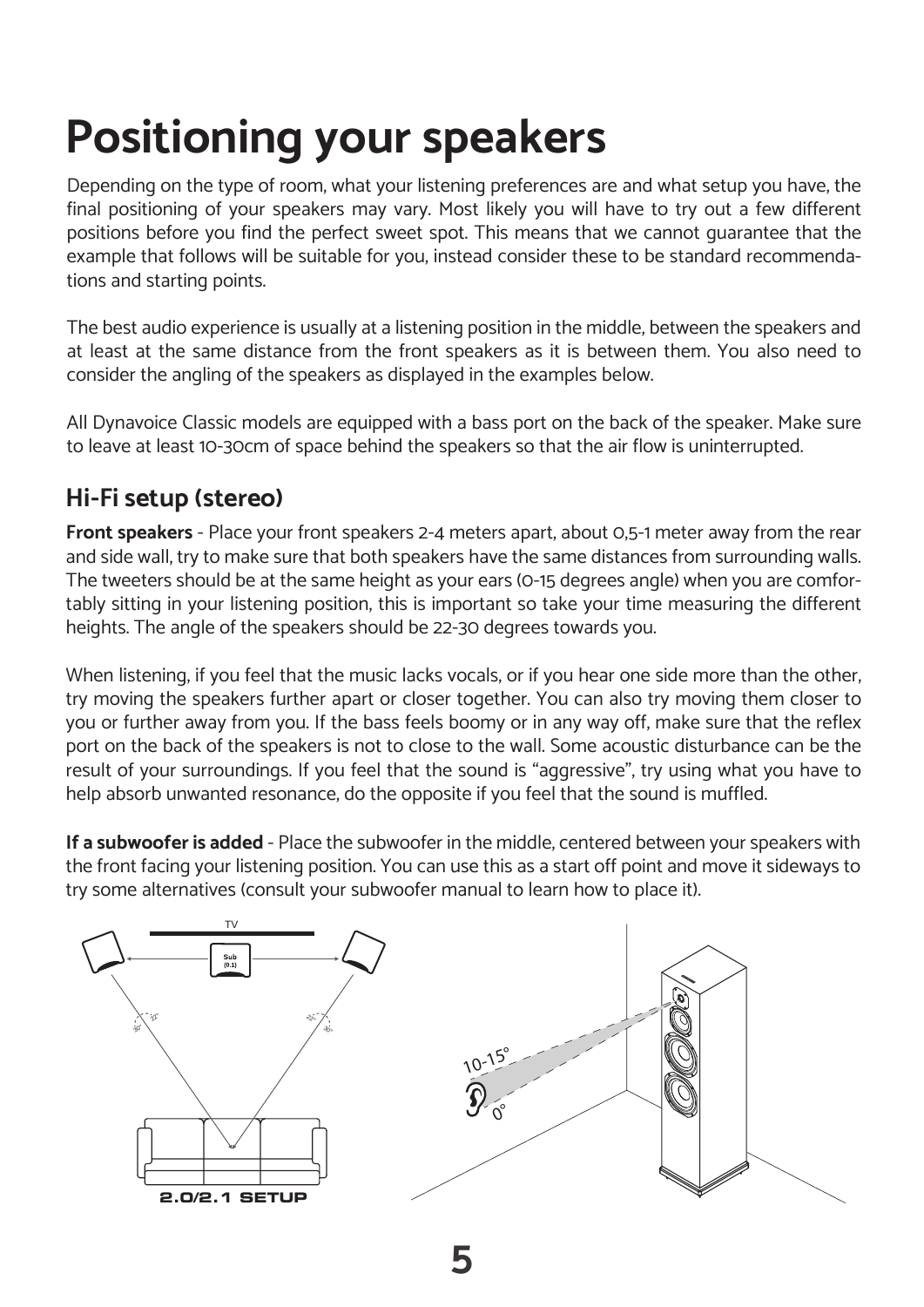### **Connecting your speakers**

To get the best experience possible from your new Dynavoice speakers we recommend you to use high quality cables and plugs. **Always make sure that your amplifier is turned off when you connect the speakers to your system**. Disregarding this advice may permanently damage your speakers.

There are three different ways to connect your speakers to your amplifier/amplifiers. These different examples are typical, standard connections with standard electronics. Please consult the respective manual of your amplifier for more information.

#### **Single-wiring**

The standard way to connect your speakers is following the positive (+) and negative (-) markings on the speakers to your amplifier creating a single-wiring connection.



### **Bi-Wiring**

A bi-wiring connection lets you connect the low frequency speakers and your high frequency speakers separately. This type of connection allows the different speakers to focus more on their dedicated frequency range. On the two floor standing models the midrange and tweeter are active through the first terminal pair and the woofers are active through the second terminal pair. On the bookshelf model the tweeter is active on the first terminal pair, and the woofer on the second pair.

It is important to first remove the jumpers that binds the terminals.

(Schematics are shown on the following page)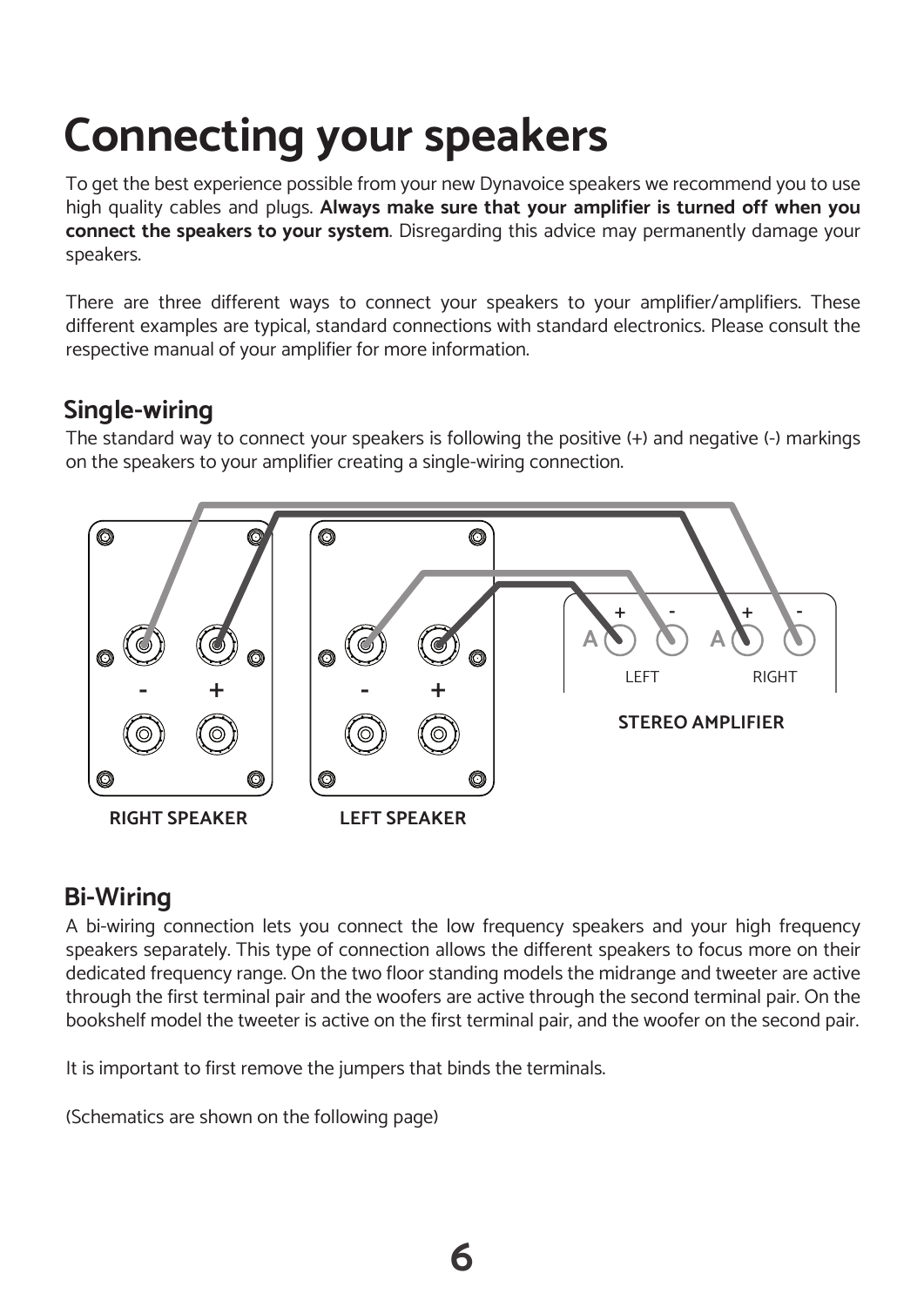#### **Bi-Wiring**



### **Bi-Amping**

If you wish to use two separate amplifiers, one for the high frequencies and one for the low frequencies you will make a bi-amp connection. On the two floor standing models the midrange and tweeter are active through the first terminal pair and the woofers are active through the second terminal pair. On the bookshelf model the tweeter is active on the first terminal pair, and the woofer on the second pair. It is important that you consult the manual of your amplifer to make sure that it has a bi-amping function.

It is important to first remove the jumpers that binds the terminals.

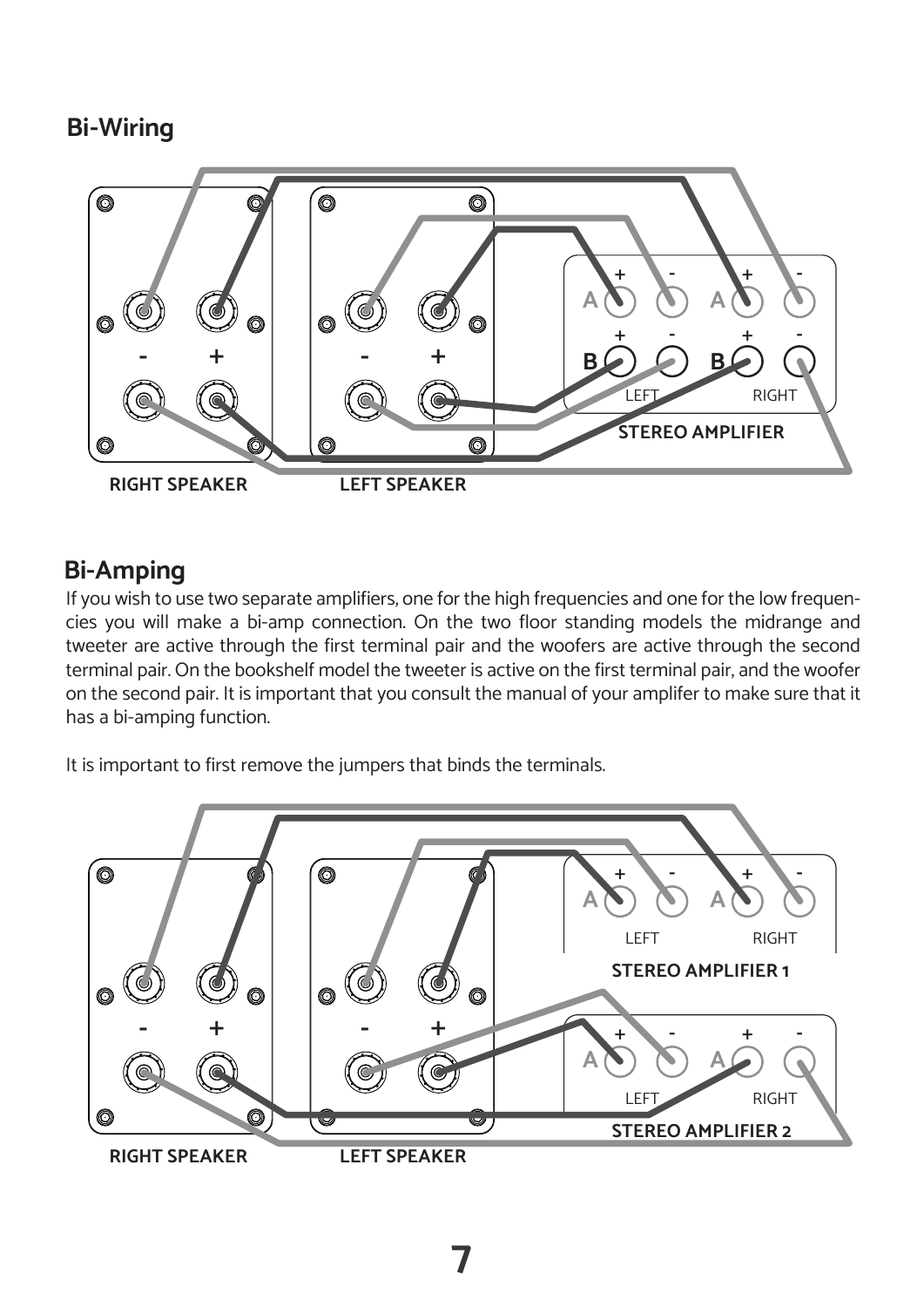### **Technical specifications**

### **Dynavoice Classic CL-16**

**Type:** Two-way bass reflex bookshelf speaker **Speaker Drivers:**  Woofer: 1x145mm coated paper cone Tweeter: 1x25mm silk dome **Sensitivity (1w/1m):** 86dB **Power handling:** 75W (RMS) **Recommended amplifier power:** 25-120W (RMS) **Nominal impedance:** 4 Ohm **Minimum impedance:** 3.4 Ohm **Frequency Response:** 50Hz-20kHz **Crossover Frequency:** 2500Hz **Dimensions HxWxD:** 380x220x300mm **Net weight (each):** 8.1 kg

#### **Dynavoice Classic CL-26**

| Type: Three-way bass reflex floorstanding speaker | Nominal impedance: 4 Ohm          |
|---------------------------------------------------|-----------------------------------|
| <b>Speaker Drivers:</b>                           | Minimum impedance: 3.6 Ohm        |
| Woofer: 2x145mm coated paper cone                 | Frequency Response: 40Hz-20kHz    |
| Midrange: 1x125mm coated paper cone               | Crossover Frequency: 800Hz/2500Hz |
| Tweeter: 1x25mm silk dome                         | Dimensions HxWxD: 980x200x280mm   |
| Sensitivity (1w/1m): 87dB                         | Net weight (each): 19 kg          |
| Power handling: 150W (RMS)                        |                                   |
| Recommended amplifier power: 40-250W (RMS)        |                                   |

#### **Dynavoice Classic CL-28**

| Type: Three-way bass reflex floorstanding speaker | <b>Nominal impedance: 4 Ohm</b>   |
|---------------------------------------------------|-----------------------------------|
| <b>Speaker Drivers:</b>                           | Minimum impedance: 3.6 Ohm        |
| Woofer: 2x180mm coated paper cone                 | Frequency Response: 38Hz-20kHz    |
| Midrange: 1x125mm coated paper cone               | Crossover Frequency: 800Hz/2500Hz |
| Tweeter: 1x25mm silk dome                         | Dimensions HxWxD: 1080x245x300mm  |
| Sensitivity (1w/1m): 88dB                         | Net weight (each): 23.6 kg        |
| Power handling: 200W (RMS)                        |                                   |

**Recommended amplifier power:** 50-300W (RMS)

©2020, Winn Scandinavia AB Dynavoice and Experience the Nordic Sound are trademarks of Winn Scandinavia AB, registered in Sweden and other countries